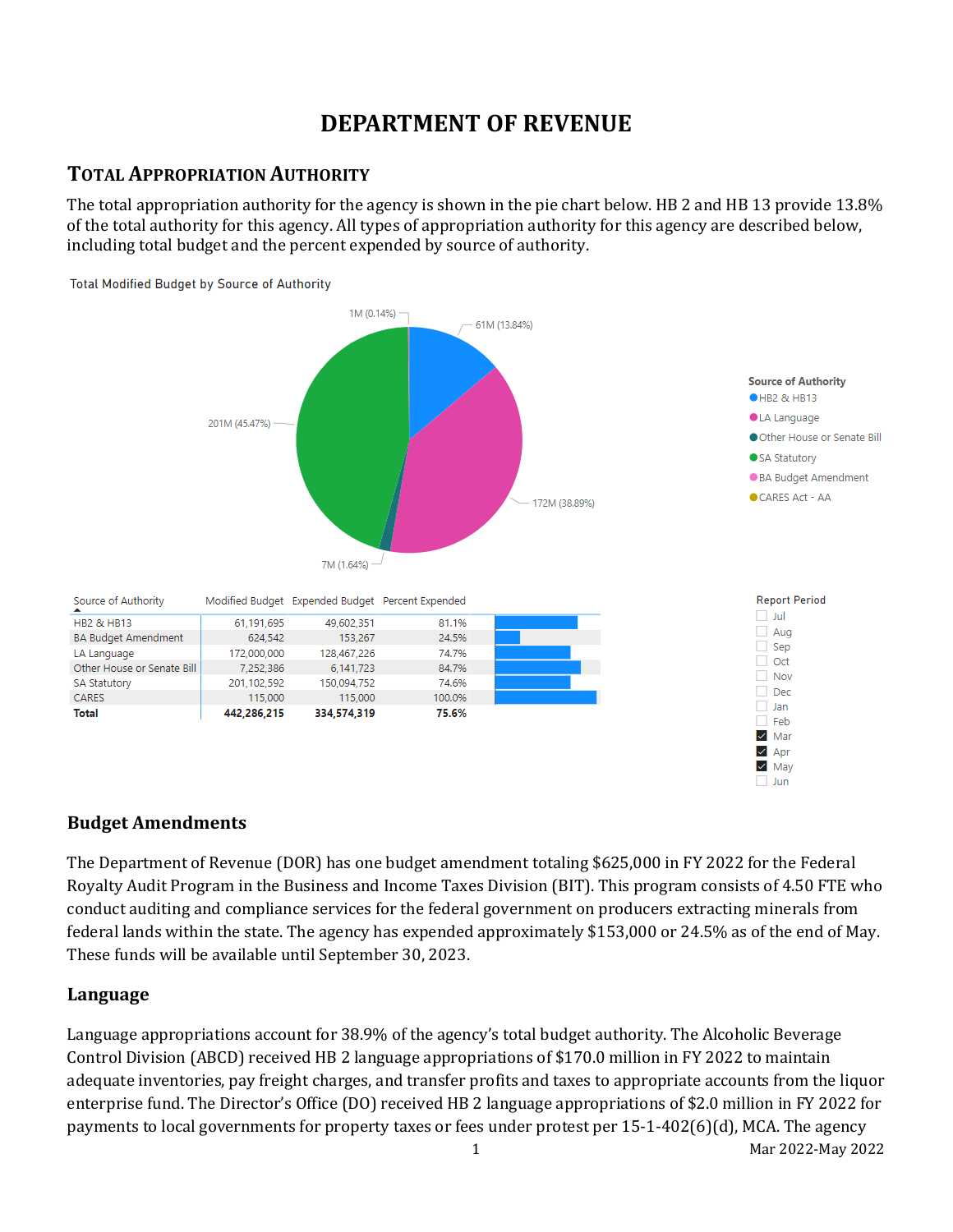has expended approximately \$128.5 million (\$128.3 million of the ABCD appropriation and \$163,000 of the DO appropriation) or 74.7% to date.

# **Other Bills**

Other house and senate bills account for \$7.3 million or 1.6% of the total FY 2022 budget for the Department of Revenue. As of the end of May, the DOR expended approximately \$6.1 million or 84.7% of other house and senate bill appropriations. Further detail on the various bills is provided below.

### *HB 701 – Implementation of recreational and medical marijuana laws*

Of the \$7.3 million other house and senate bill appropriations, HB 701 accounts for \$6.9 million. During the 2021 Legislative Session, HB 701 was passed which established the Cannabis Control Division (CCD) in the Department of Revenue. The CCD is responsible for administering both recreational and medical marijuana programs. As of the end of May, \$5.9 million has been expended primarily for personal service and software equipment costs.

## *SB 212 – Revision of property tax bills*

SB 212 revised laws related to property tax bills by requiring a property tax bill to be itemized by mill levy and to indicate which levies are voted levies, as well as requiring property tax comparison information for the county to be published in local newspapers and provided to property owners with notices of reappraisal. The Department of Revenue was appropriated \$25,000 general fund for publication costs. As of the end of May, DOR expended \$17,602.

### *SB 191 – Revise State Finance Laws*

The 2021 Legislature appropriated \$1.5 million in general fund and \$1.0 million in state special revenue to the Office of Budget and Program Planning in the Governor's Office for allocations to state agencies, mainly for costs associated with enacted legislation that did not provide appropriations. The Department of Revenue received a total of \$297,000 general fund in FY 2022 to carry out the following bills:

- HB 279 revision of laws related to the Tax Credit Scholarship Program and the Innovative Educational Program. Appropriations total \$15,600; all have been expended
- HB 298 revision of information that must be included on a property valuation statement. Appropriations total \$49,500; all have been expended
- HB 525 revision of alcohol concession agreement laws. Appropriations total \$12,700; all have been expended
- HB 705 revision of the alcohol and gambling law. A one-time-only appropriation totaling \$107,500; \$40,743 has been expended
- SB 51 exempting certain fiber optic or coaxial cable from property taxation. Appropriations total \$65,494; all have been expended
- SB 126 revision of property valuation appeal laws for residential property. Appropriations total \$33,000; all have been expended
- SB 320 alcohol delivery endorsement. A one-time-only appropriation totaling \$13,000; all have been expended

Of the \$297,000 general fund appropriations, \$230,000 has been expended by the end of May.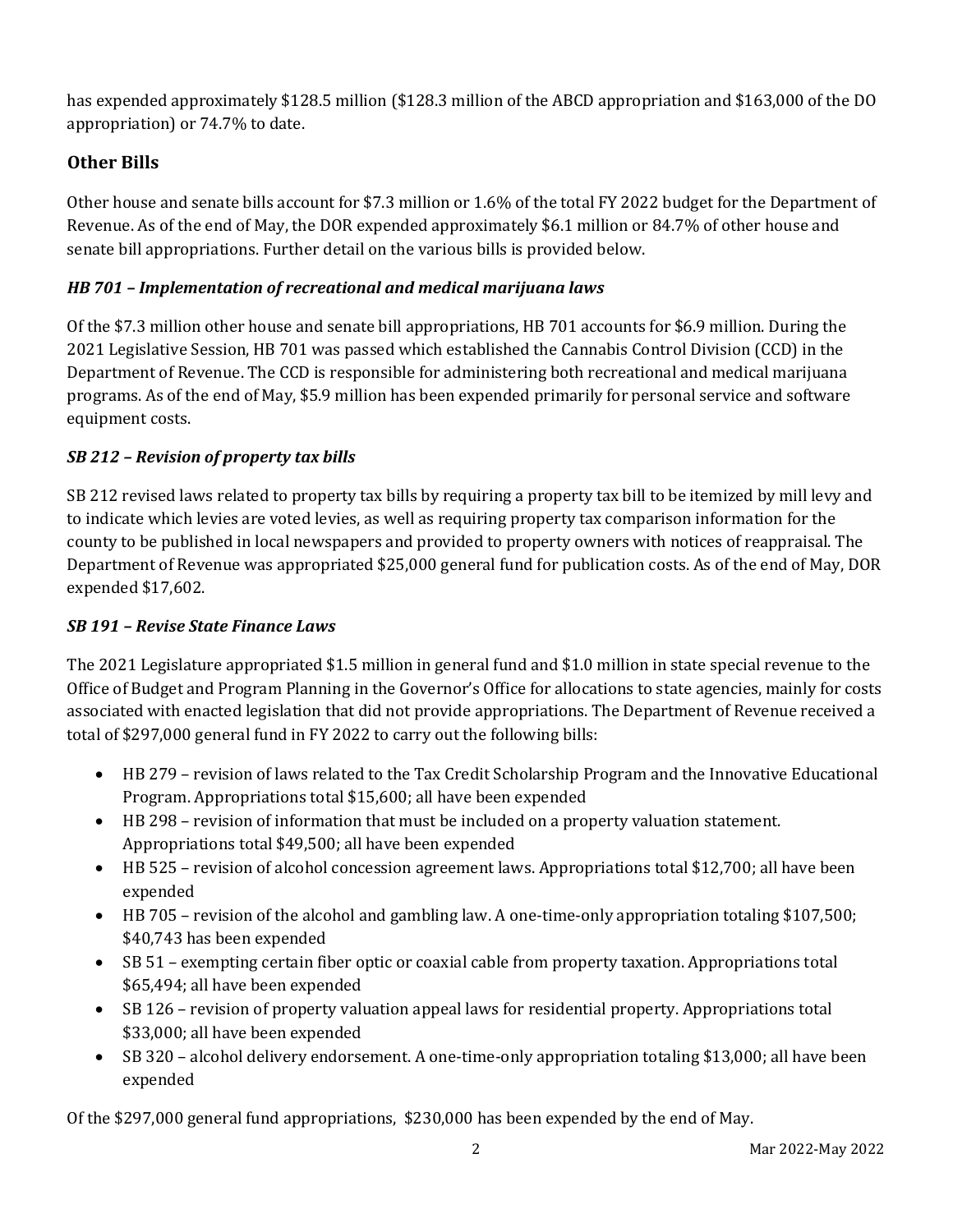#### *COVID-19 Authority*

The following chart is provided to allow the legislature to examine the funding that is available to the agency for COVID-19 impacts.



COVID Established Budget, COVID Continuing Budget. and COVID Expenditures by Fiscal Year

The majority of the Coronavirus Aid, Relief, and Economic Security (CARES) Act funds were for the ABCD to address operating cost increases necessary to meet the demand for ABCD products during the COVID-19 pandemic. The ABCD manages the state's wholesale liquor operations, which supplies all liquor stores in Montana. DOR used this funding to hire temporary workers for rotating shifts to meet increased demand and prevent a potential shutdown due to pandemic-related workforce impacts. The Director's Office (DO) and Information Management and Collections Division (IMCD) received CARES I funds to pay for personal service costs to assist the Department of Commerce with the Montana Emergency Rental Assistance Program by taking phone calls and processing applications. The remaining CARES funds were distributed to the DO, Technology Services Division (TSD), IMCD, BIT, and the Property Assessment Division (PAD). These funds were used for various COVID supplies needed in the workplace including hand sanitizers, cleaning products, shields, and signage. All Covid-19 authority has been expended to date.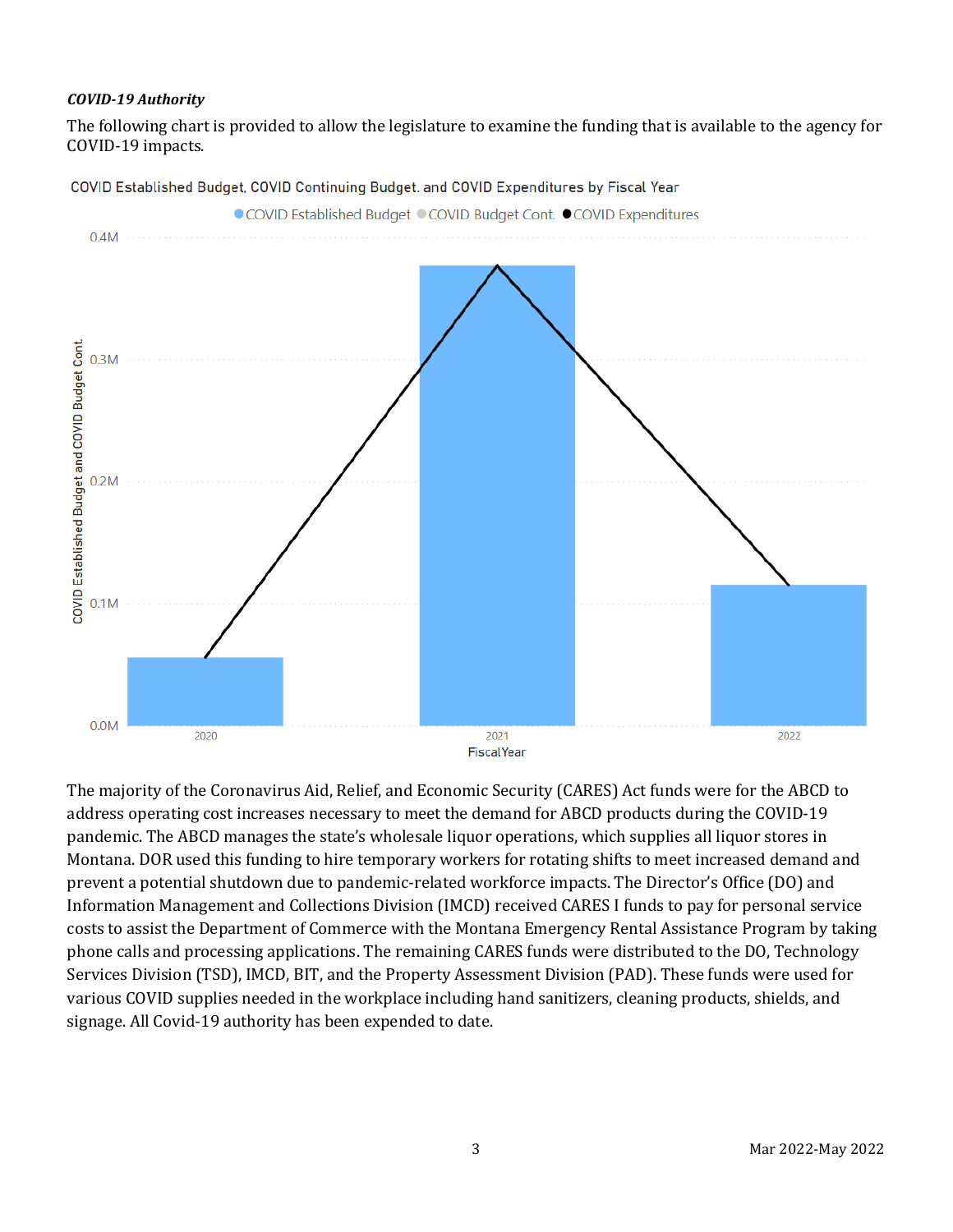### **Statutory Appropriations**

Statutory appropriations account for 45.5% of the Department of Revenues' total FY 2022 budget. Of the approximately \$201.1 million budgeted in FY 2022, \$150.0 million or 74.6% has been expended. Further discussion of statutory appropriations is provided below.

#### *Tribal alcohol and cigarette cooperative agreement (18-11-101 through 18-11-121, MCA)*

The State of Montana has taxation agreements with tribal nations for alcohol and cigarette sales to prevent possibilities of dual taxation while promoting state, local and tribal economic development. Appropriations from these agreements total \$5.5 million for FY 2022. This is a \$250,000 increase since the March 2022 IBC meeting due to higher than anticipated sales of liquor and wine. Appropriations were increased for tribal liquor and wine. As of the end of May, \$3.7 million or 70.8% has been expended.

#### *Oil and natural gas production tax (15-36-331 through 15-36-332, MCA)*

All oil and natural gas producers are required to file an oil and natural gas production tax quarterly return where they will be taxed on the gross value of oil or natural gas sold. Local governments receive a portion of this revenue. Additionally, local governments distribute the revenue to various school retirement funds, countywide transportation funds, school districts, and community colleges. Oil and natural gas-related production tax appropriations total \$39.4 million. As of the end of May, approximately \$30.7 million or 77.9% has been expended.

#### *Metal mines distribution (15-37-117, MCA)*

Individuals who operate any mine or mining property are required to pay a license tax which is based on the gross value of production. FY 2022 appropriations total \$6.5 million. A portion of this revenue is distributed semi-annually to local governments where the mine is located or a county that is experiencing fiscal impacts from the mine. As of the end of May, \$4.4 million or 67.1% has been expended.

#### *Bentonite production tax distribution (15-39-110, MCA)*

All bentonite producers must file a bentonite production tax return every six months. Statutory appropriations for the bentonite production tax total \$650,000. This revenue is distributed semi-annually to local governments where the production occurred: Carter County and Carbon County. As of the end of May, \$332,000 or 51.0% has been expended.

#### *Entitlement share (15-1-121, MCA)*

During the 2001 Legislative Session, the State of Montana assumed control of alcohol, vehicle, and gambling taxes as well as district court fees for local governments. In return, the state reimburses each local government in the form of an entitlement share. Statutory appropriations for entitlement share payments total \$148.8 million, a \$2.8 million increase from the March IBC meeting in FY 2022, and approximately \$110.7 million or 74.4% has been expended. The increased budget is due to HB 303 (2021 Legislative Session) which increased the current market value exemption for Class 8 business equipment from \$100,000 to \$300,000.

#### *MEDIA Act film production tax credit fee (15-31-1005(7), MCA)*

The Montana Legislature established the Montana Economic Development Industry Advancement (MEDIA) Act (2019 Legislative Session) which provides a transferable income tax credit to eligible film production companies. To determine a company's eligibility, they must apply with both the Department of Commerce and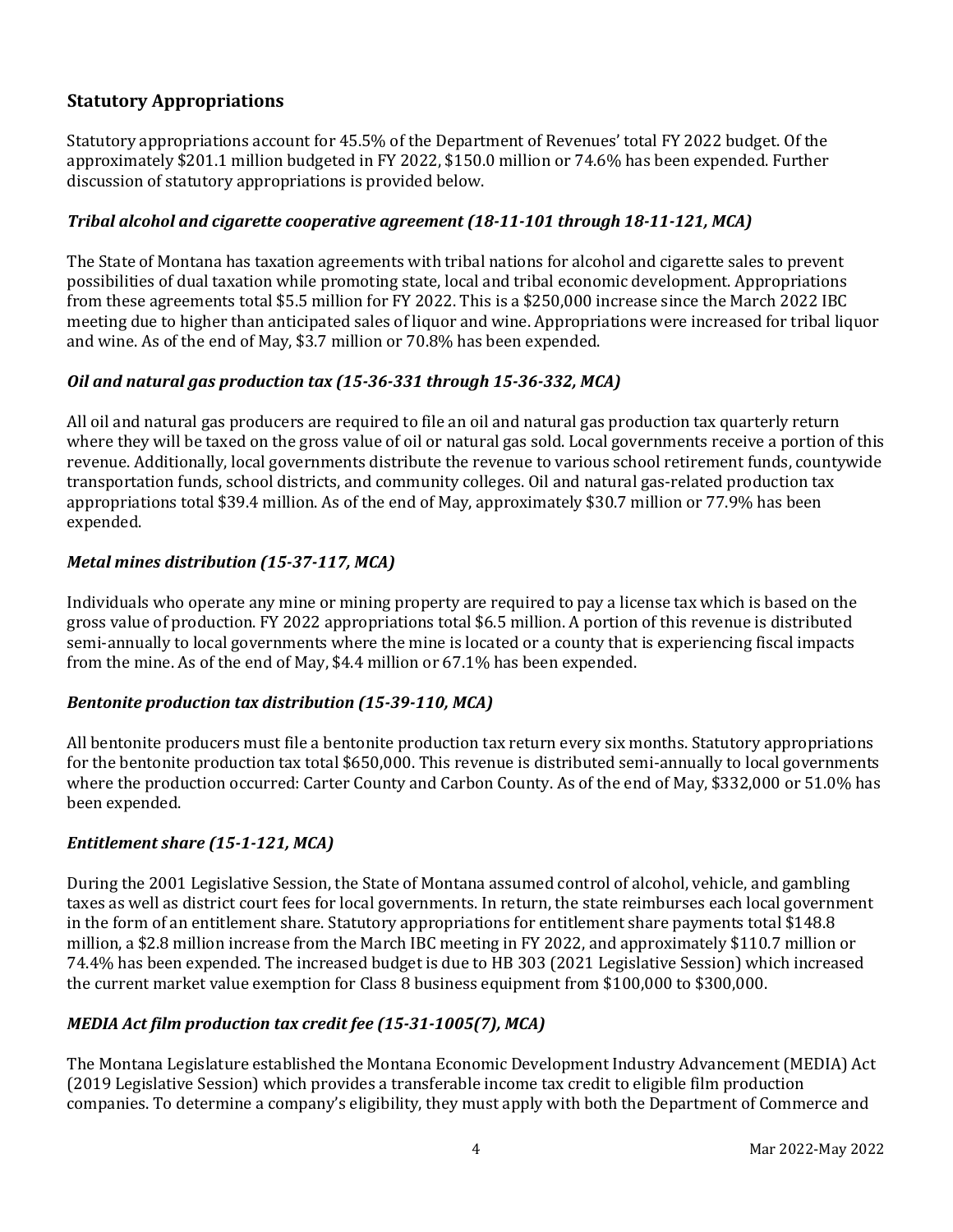the Department of Revenue. Application fee revenue is used for the department to administer the program. For FY 2022, DOR has \$20,000 in statutory appropriations and has made no expenditures.

#### *Cigarette tax stamps (16-11-119, MCA)*

The State of Montana charges a tax on cigarettes sold by selling tax decals to wholesalers who then attach the decal to each pack of cigarettes sold in Montana. For FY 2022, appropriations from this source total approximately \$66,000, and \$28,000 or 42.4% have been expended.

#### *Out-of-State Debt Collections (Title 17, Chapter 4, MCA)*

The Department of Revenue has contracts with out-of-state attorneys for the out-of-state collections of taxes, fees, and other debts owed to the state. The costs of collection are statutorily appropriated. The FY 2022 appropriation totals \$200,000, with \$189,000 or 94.5% being expended.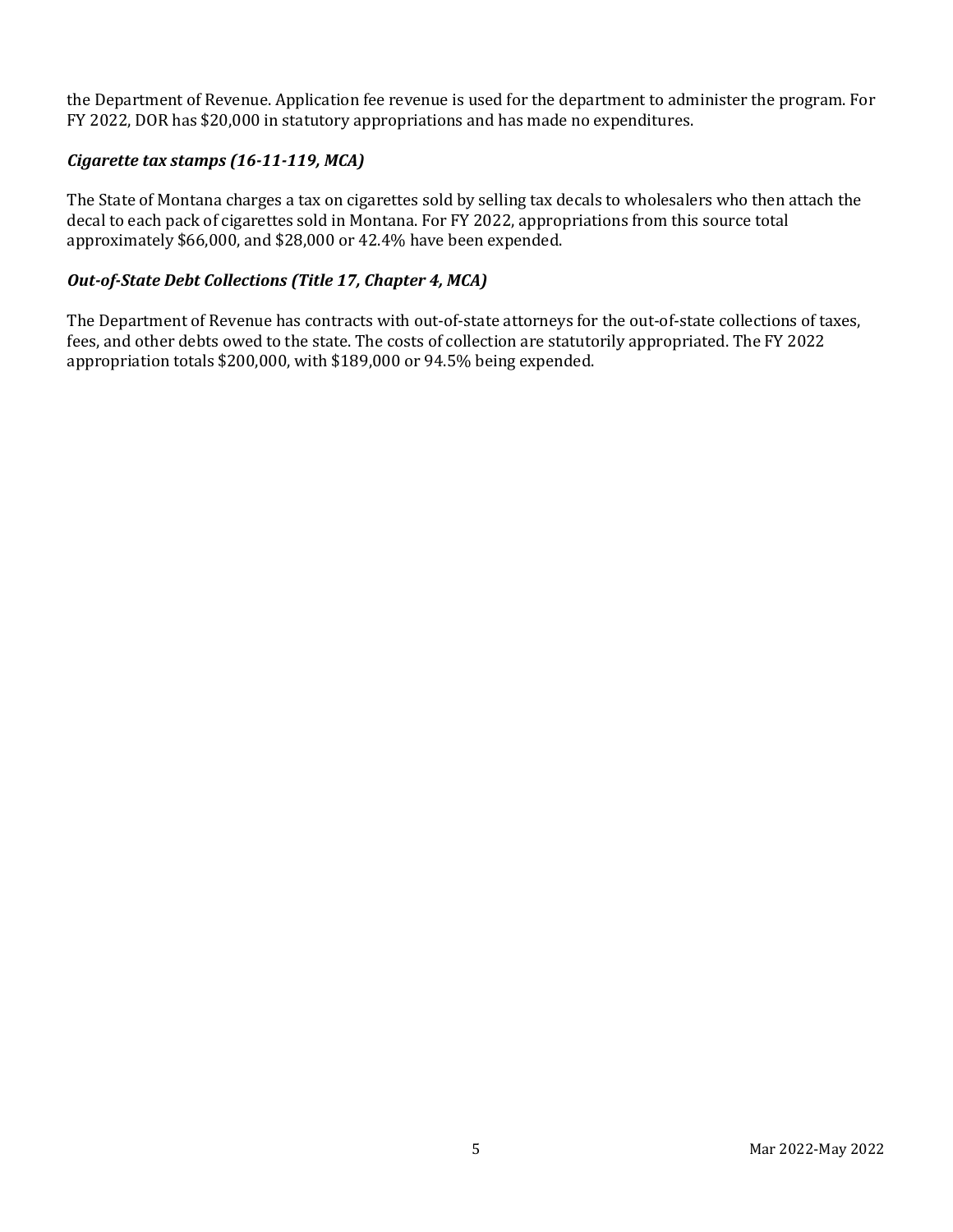# **HB 2 BUDGET MODIFICATIONS**

The following chart shows the HB 2 budget as passed by the legislature, including the pay plan, and the HB 2 modified budget from March 1, 2022 through June 1, 2022. Net modifications to the budget include operating plan changes from one expenditure account to another, program transfers, reorganizations, and agency transfers of authority. The positive modifications and negative modifications are shown by program, expenditure account, and fund type.

| Legislative Budget Compared to Modified Budget - HB 2 Only |                          |                                |                   |  |  |  |  |  |  |
|------------------------------------------------------------|--------------------------|--------------------------------|-------------------|--|--|--|--|--|--|
| Agency Name                                                | March Modified<br>Budget | June Modified<br>Budget        | Net Modifications |  |  |  |  |  |  |
| <b>Department of Revenue</b><br>$\Box$                     | 61,204,554               | 61,191,695                     | $-12,859$         |  |  |  |  |  |  |
| ALCOHOLIC BEVERAGE CONTROL DIV                             | 3,282,818                | 3,280,889                      | $-1.929$          |  |  |  |  |  |  |
| <b>BUSINESS &amp; INCOME TAXES DIV</b>                     | 11,362,805               | 11,360,124                     | $-2.681$          |  |  |  |  |  |  |
| <b>DIRECTORS OFFICE</b>                                    | 8,477,583                | 7,812,146                      | $-665,437$        |  |  |  |  |  |  |
| <b>INFORMATION MGMT &amp; COLLECTIONS</b>                  | 6,637,598                | 6.470.171                      | $-167,428$        |  |  |  |  |  |  |
| PROPERTY ASSESSMENT DIVISION                               | 23,047,924               | 23.043.082                     | $-4.842$          |  |  |  |  |  |  |
| <b>TECHNOLOGY SERVICES DIVISION</b>                        | 8,395,825                | 9,225,282                      | 829.457           |  |  |  |  |  |  |
| Total                                                      | 61,204,554               | 61,191,695                     | $-12,859$         |  |  |  |  |  |  |
| Acct & Lvl 1 DESC                                          | March Modified<br>Budget | June Modified<br>Budget        | Net Modifications |  |  |  |  |  |  |
| <b>⊞</b> 61000 Personal Services                           | 45,155,277               | 44,315,249                     | $-840.028$        |  |  |  |  |  |  |
| □ 62000 Operating Expenses                                 | 15.923.117               | 15,679,111                     | $-244,006$        |  |  |  |  |  |  |
| <b>E 63000 Equipment &amp; Intangible Assets</b>           | 47,421                   | 65.715                         | 18,294            |  |  |  |  |  |  |
| <b>⊞</b> 68000 Transfers-out                               | 1,500                    | 1,500                          |                   |  |  |  |  |  |  |
| ⊞ 69000 Debt Service                                       | 77,239                   | 1,130,120                      | 1,052,881         |  |  |  |  |  |  |
| Fund Type                                                  | March Modified<br>Budget | June Modified<br><b>Budget</b> | Net Modifications |  |  |  |  |  |  |
| <b>⊞</b> 01 General                                        | 56,220,268               | 56,209,385                     | $-10.883$         |  |  |  |  |  |  |
| <b>E</b> 02 State/Other Spec Rev                           | 993,626                  | 993.579                        | $-47$             |  |  |  |  |  |  |
| <b>E</b> 03 Fed/Other Spec Rev                             | 279,825                  | 279,825                        |                   |  |  |  |  |  |  |
| <b>□ 06 Enterprise</b>                                     | 3,710,835                | 3,708,906                      | $-1.929$          |  |  |  |  |  |  |
|                                                            |                          |                                |                   |  |  |  |  |  |  |

The Department of Revenue had a modification that reduced the HB2 budget by \$12,859. Per 39-71- 403(1)(b)(iv), MCA, when workers' compensation premiums are lower than the previous year, state agencies shall reduce personal services appropriations by the amount of the premium reduction. To track the changes in appropriation authority, total appropriations are not reduced, instead the Governor's Office of Budget and Program Planning (OBPP) requires state agencies to:

- Reduce HB 2, statutory, and proprietary appropriations
- Create a separate offsetting entry on the financial statements in the same amount using an identifying number for workers' compensation entries

The offsetting entries are identified as "frozen" appropriations, which means the appropriations will not be spent unless authorized by OBPP. This modification reduced general fund, state special revenue, and enterprise funds for personal services in every division. The most significant reduction was in the Property Assessment Division totaling \$4,842.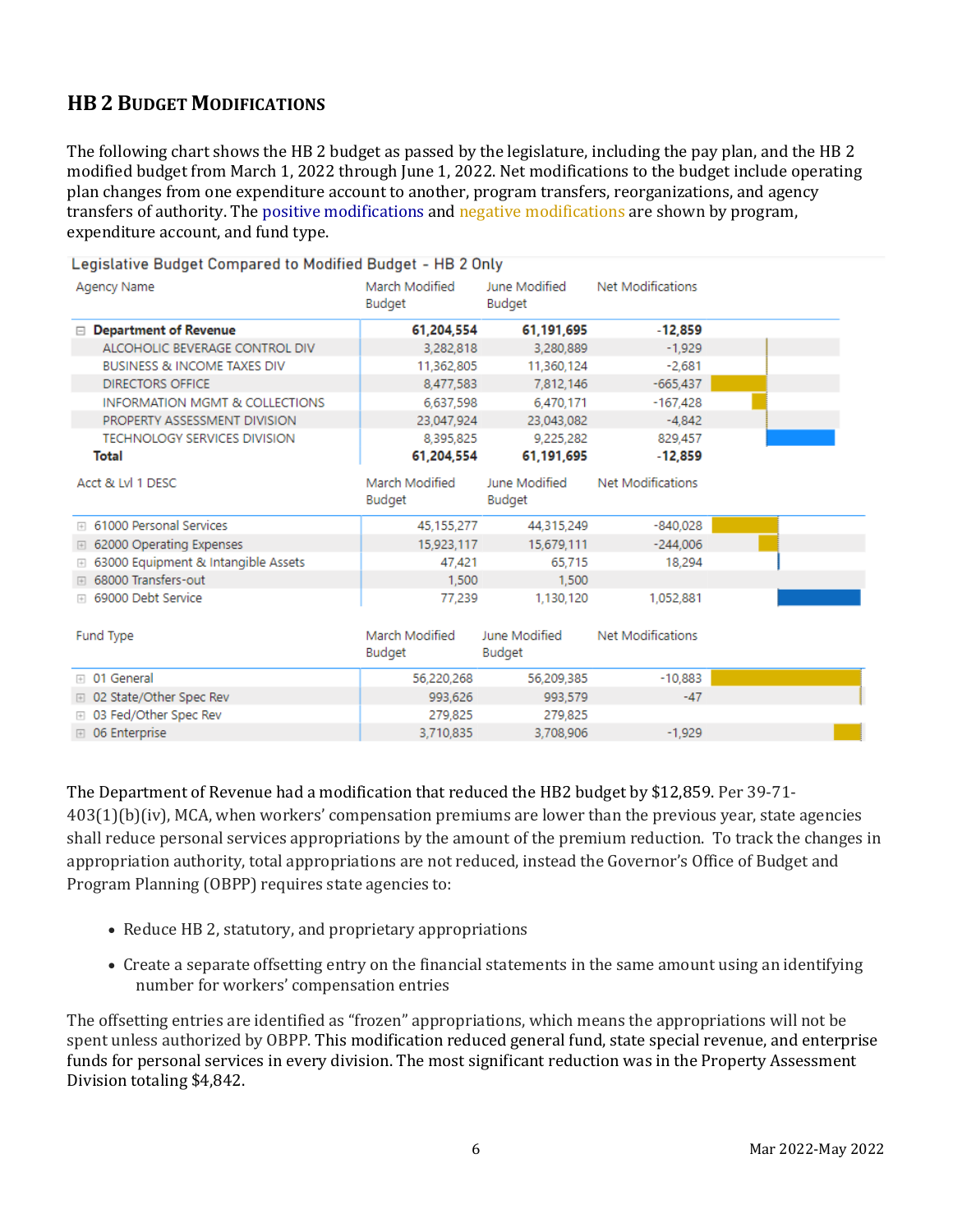Other modifications include a reorganization. The Department of Revenue moved 7.00 FTE and the corresponding appropriations totaling \$663,778 from the Director's Office, as well as 2.00 FTE and the corresponding appropriations totaling \$166,458 from the Information Management & Collections Division to the Technology Services Division. This reorganization will move like functions all into one program.

Additionally, DOR transferred funding from personal services (\$827,169) and operating expenses (\$225,712) to debt services (\$1,052,881) to appropriately account for rent leases. DOR also moved \$18,294 from operating expenses to equipment & intangible assets to purchase a printer in the Technology Services Division and two plotters in the Property Assessment Division.

# **HB 2 APPROPRIATION AUTHORITY**

The following chart shows the appropriated budget for the agency compared to expenditures through June 1, 2022.



Expended Budget and Remaining Budget by Fund Type - HB 2 Only

The Department of Revenue's HB 2 modified budget totals \$61.2 million for FY 2022. The majority of the funding is from general fund for personal service expenditures. As of the end of May, DOR has expended \$49.6 million or 81.1%.

The Technology Services Division expended 63.9% of their HB 2 modified budget. This expenditure is lower compared to all the other divisions. However, this is within the normal expenditure range for the division as the majority of their costs are related to IT contracts which are not expended until closer to the end of the fiscal year.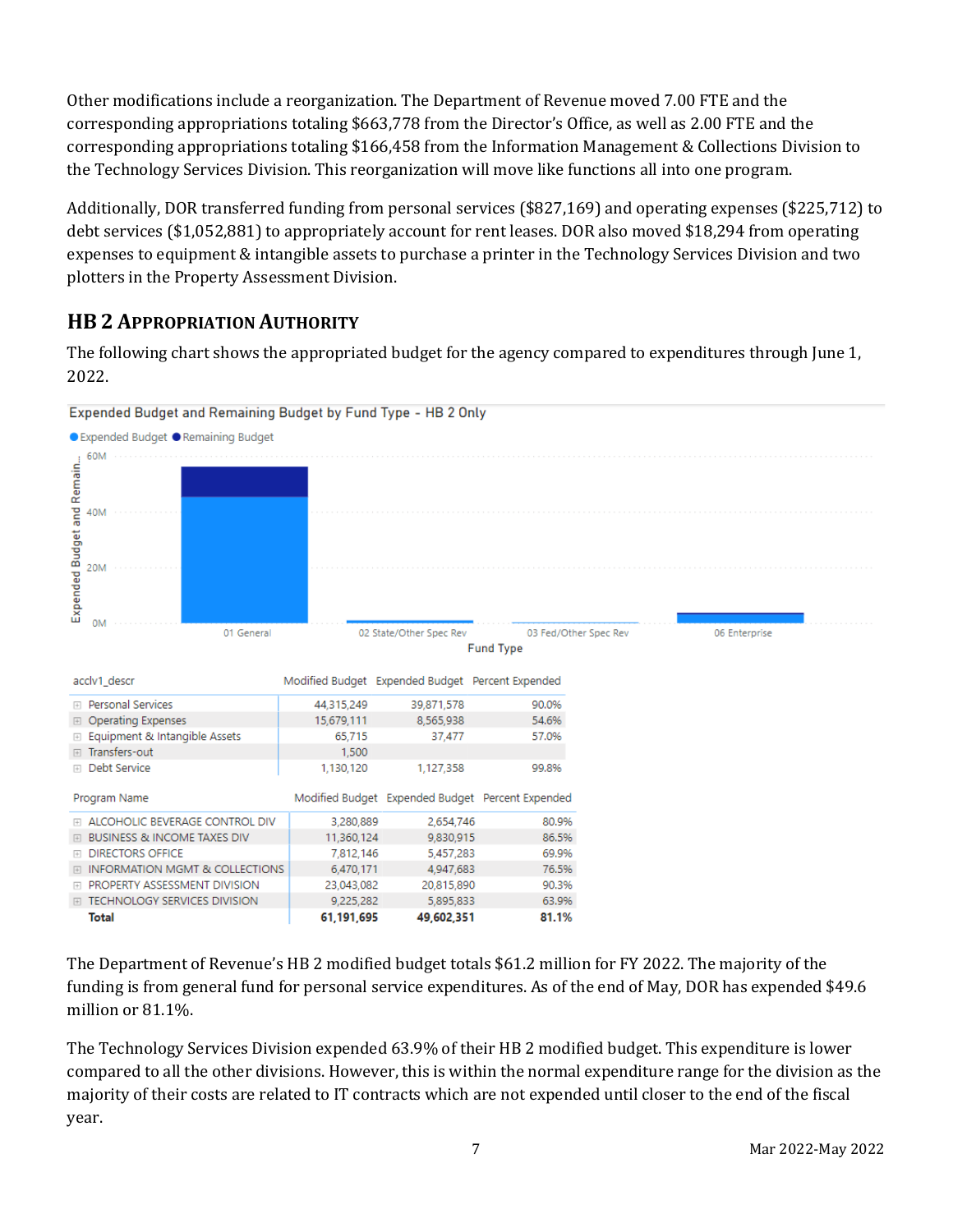### **Personal Services**

Personal services make up 72.4% of the total HB 2 budget for FY 2022, with \$39.9 million or 90.0% expended as of the end of May.



The following chart shows the filled and vacant FTE within the agency as of **May 1, 2022**.

DOR had 7.3%, or 48.20 FTE, of its HB 2 positions vacant as of May 1, 2022, which includes:

- 6.00 FTE in the Director's Office
- 4.00 FTE in the Technology Services Division
- 1.00 FTE in the Alcoholic Beverage Control Division
- 4.00 FTE in the Cannabis Control Division
- 6.20 FTE in the Information Management & Collections Division
- 8.00 FTE in the Business & Income Taxes Division
- 19.00 FTE in the Property Assessment Division

For a detailed report on vacancies by job type, please refer to the attached vacant FTE report. The highest number of vacancies is in the Property Assessment Division for property appraisers. The agency continues to face hiring difficulties due to a tight labor market.

### **Next Steps for Personal Services Reporting**

In upcoming Quarterly Financial Reports, the LFD will begin the process of a more comprehensive look at personal services. The LFD will compare two executive "snapshots" -- July 2020 and July 2022. The analysis will identify adjustments adopted by the legislature in 2021 and modifications made by the agencies, within the confines of budget law.

The September Quarterly Financial Report will provide the complete comparison from July 2020 to July 2022. Ultimately, the analysis will result in a description of all the components that will be part of the executive's decision package one (DP 1) 2025 biennium budget request. This work will prepare legislators for budget deliberations in the 2023 session. For a review of how DP 1 works and snapshot components, please read this [short brochure](https://montana.maps.arcgis.com/apps/Cascade/index.html?appid=23095fcf15754f4fb38b63c58a884b97) from 2019.